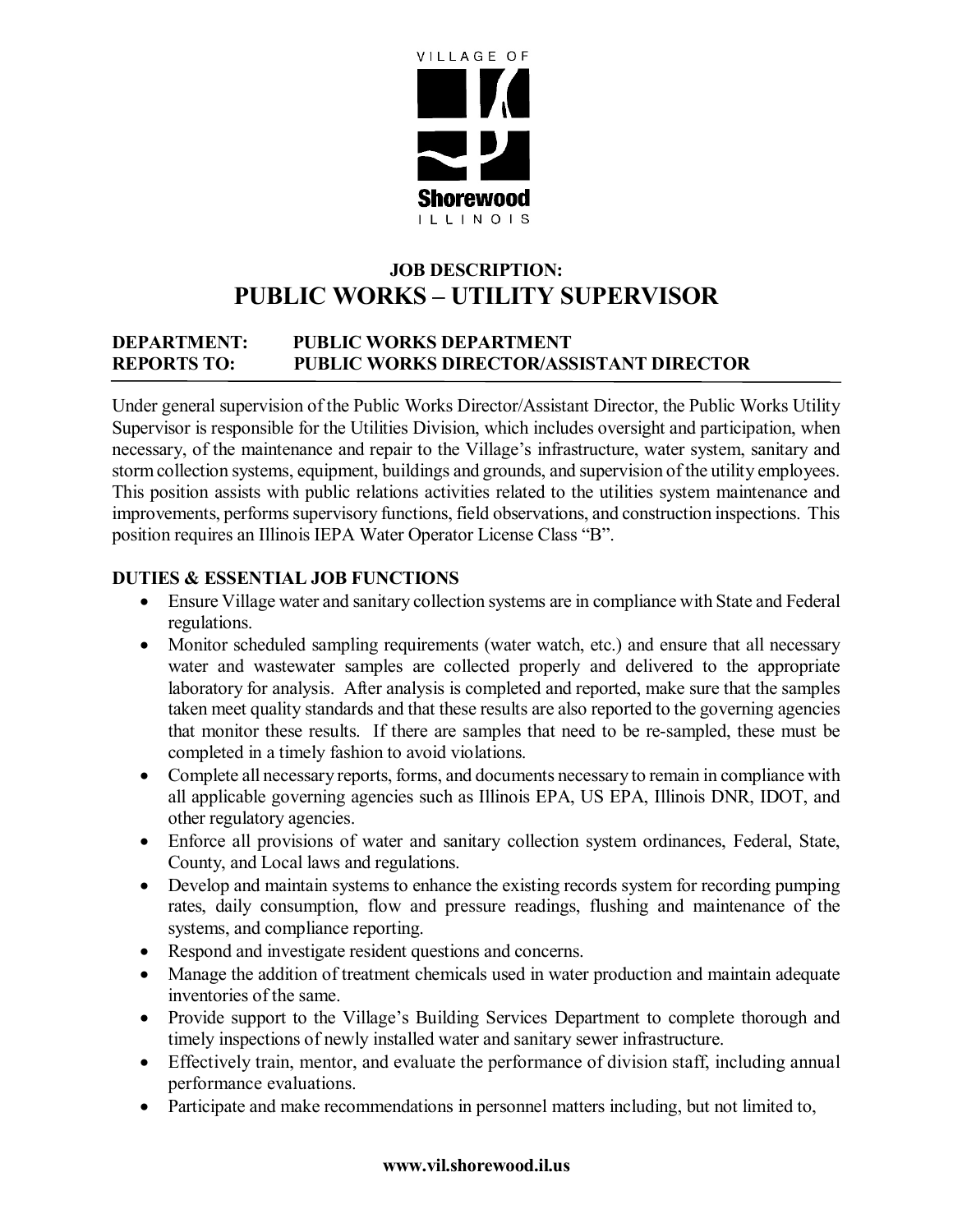interviewing potential employees, appraising productivity and efficiency of employees. Offer advice and assistance when necessary, and respond to employee complaints.

- Assist with the development, implementation, administration and enforcement of departmental emergency operations, policies, and safety rules and regulations.
- Keep abreast of problems, circumstances, activities or events which may/will affect the department and keep the Director and Assistant Director apprised of concerns.
- Provide ongoing administration and oversight of various Village contracts and agreements for which the Department is responsible.
- Assists with the formulation and implementation of short and long range goals for the Village; develops long-range plans for facilities and infrastructure improvements.
- Assists with the Department's annual operating budget and capital improvement plans; provides regular status reports on Public Works projects.
- In conjunction with other Public Works Divisions, maintain and keep records/documentation for wells, treatment facilities, water storage infrastructure, pumping systems, distribution system, public use amenities at Village buildings and parks, fire hydrants, valves, water and sanitary sewer metering systems, sanitary collection system, sanitary lift stations, SCADA system, and all ancillary equipment, vehicles, and structures.
- As a division, perform property, grounds, and structures maintenance.
- Maintains and repairs various Village infrastructure, including roadways, curbs, sidewalks, water mains, sanitary and storm sewers, facilities, and other Village infrastructure.
- Capable of operating equipment such as, backhoe, wheel-loader, vactor truck, utility vehicles, tractors, lawn mowers, and snow removal/ice control equipment.
- In conjunction with the Fleet Division, perform preventive maintenance on and keep records for the departments vehicles, equipment, and power tools.
- Ability to operate, troubleshoot, and diagnose instrumentation including the Village's SCADA System.
- Oversee the metering system, including meter changes, meter readings, and shut-offs.
- Plans, organizes, supervises, and directs the activities of Department staff; promotes continuous improvement to ensure a high level of competence and excellent customer service.
- Supervision of the maintenance, repair, and construction of various Public Works projects. Monitors work areas to prevent, identify, and remedy unsafe conditions.
- Responds to emergency call-outs for Public Works related concerns. Must be available 24 hour per day / 7-days per week basis. This position will share "Call-Out" duties with other division staff to respond to emergencies that affect division functions.
- Participates with the Village's Snow Removal Operations. Utility operations do have priority over all other activities.
- Performs related work as directed by the Public Works Director/Assistant Director.

# **QUALIFICATIONS & SKILLS REQUIRED**

The Utility Supervisor shall be committed to providing exceptional customer service, tactful diplomacy, and impartiality. Other necessary qualifications and characteristics include:

• Requires High School diploma and three (3) years progressively responsible experience in Public Works Operations with one (1) year experience in a supervisory or management

#### **www.vil.shorewood.il.us**